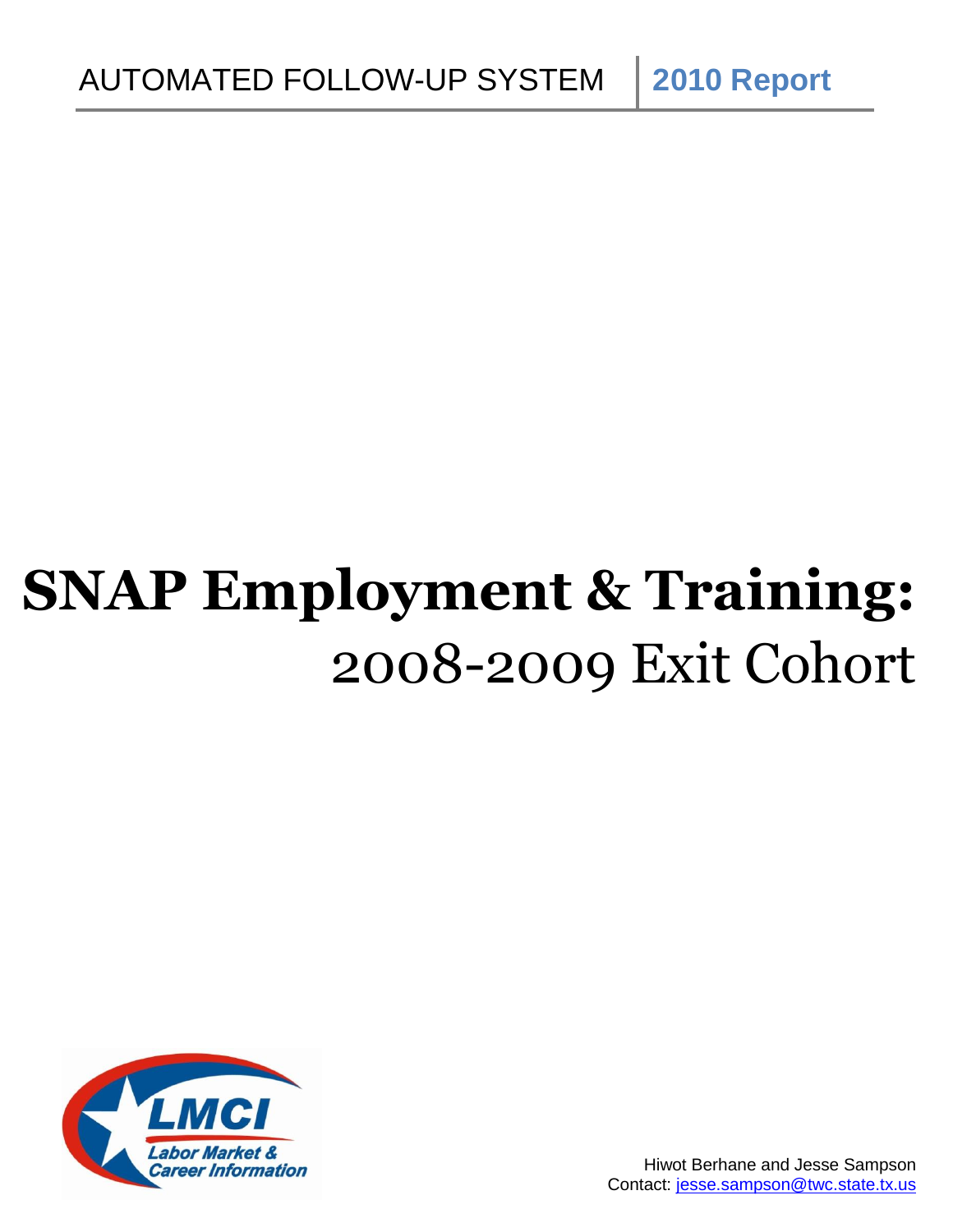SNAP Employment and Training is one of the only federal programs designed solely to provide targeted employment and training resources to help extremely low-skilled, low-income adults achieve economic self-sufficiency.

—National Skills Coalition Report, 2011

The Supplemental Nutrition Assistance Program Employment & Training (SNAP E&T) program promotes long-term self-sufficiency and independence by preparing SNAP recipients for employment through work-related education and training activities.

The goal of SNAP E&T is to assist SNAP recipients in obtaining employment, including provision of work opportunities for 18- to 50-year-old Able-Bodied Adults Without Dependents (ABAWDs) through participation in work programs and education and training activities.

The SNAP population comprises many individuals with severe barriers to employment including a lack of education, skills and employment history (National Skills Coalition 2011). In the Texas PY 2009 SNAP E&T cohort population, for example, one-third of the cohort had less than a high school degree or GED while only one in five had any postsecondary education. Fully 44 percent were males with no postsecondary education.

Employment and training services are often otherwise unavailable to SNAP recipients who do not receive Temporary Assistance for Needy Families/TANF). Thus, SNAP E&T plays a vital role in the Texas workforce delivery system for individuals facing high barriers to employment.

SNAP E&T is currently under discussion at the national level as Congress considers the program as part of deliberations surrounding the 2012 "Farm Bill."

For a description of SNAP E&T in Texas including eligibility and services, visit <http://www.twc.state.tx.us/welref/supplemental-nutrition-assistance-program-overview.html>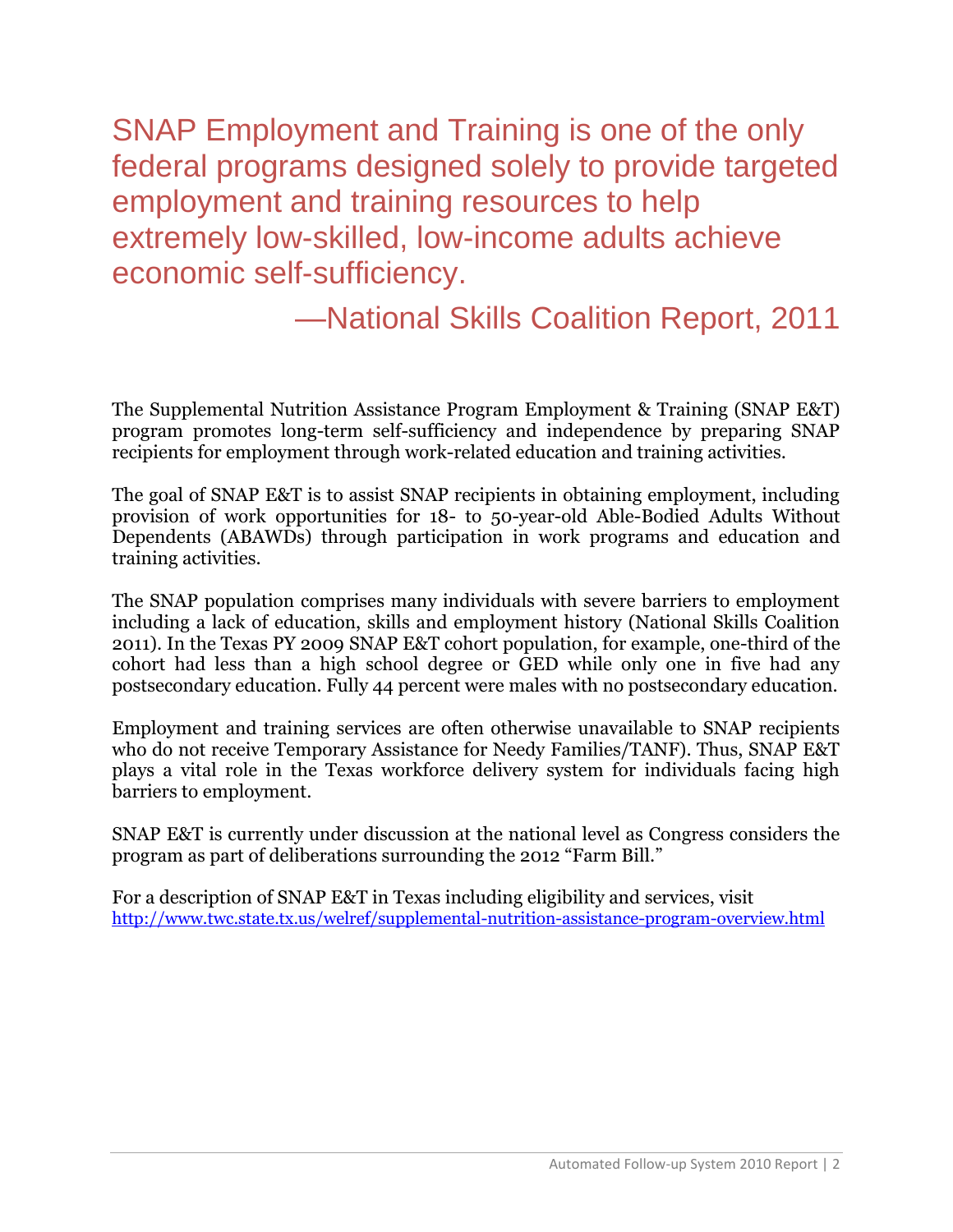## **Methodology**

The Labor Market and Career Information (LMCI) division of TWC received the original program year 2009 (PY2009) file containing 274,606 seed records for the Choices program. Each seed record represents a unique program service event associated with a participant Social Security Number (SSN). Because many participants received more than one service, the input file included many duplicates of the same SSN. The records were grouped by SSN and service code in order to eliminate as much duplication as possible, and records with service codes not used by the Choices program were deleted. We then deleted records with invalid registration dates. Once that was complete, the records were unduplicated by SSN and by activity. If a participant appeared in more than one activity, the record for the activity of priority was retained and other record was deleted. This left 25,900 unique seed records for analysis.

## **Purpose of the Report**

Senate Bill 281 (2003) requires the Texas Workforce Commission (TWC) to, at least annually, issue an analysis of the job placement performance of each workforce development program by occupation and by training provider (possibly including other relevant data), for the previous one-year, three-year, and five-year periods. TWC's Labor Market and Career Information (LMCI) department fulfills this mandate. We provide these data in the spirit of continuous improvement and do not seek to single out or punish any program, provider or geography. LMCI's mission is to improve the way Texans make career and educational decisions by providing useful and reliable information about careers, educational training options and jobs. For more information, visit [www.lmci.state.tx.us.](http://www.lmci.state.tx.us/)

## **Structure of the Report**

This report addresses the set of individuals (cohort) that exited SNAP E&T in 2008- 2009. The report examines a snapshot of the cohort's outcomes, i.e. their employment and median earnings, in the fourth quarter of 2009 (Q42009). Three-year and five-year snapshots of this cohort's outcomes in Q42012 and Q42014 will be added to the report as the data become available. The report's body provides a high-level overview and analysis of the data. Detailed tables of all measures discussed can be found in appendix A. All data are from LMCI's follow-up analysis unless otherwise noted.

## **Methodology**

If the linkage to the Q42009 UI Wage Record database records resulted in a match for any program participant, that participant's earnings and the North American Industry Classification System (NAICS) code for the employer of record were both retained for analysis. If a participant was found employed by more than one employer, the sum of the participant's earnings and the NAICS code of the employer paying the most wages were retained for analysis.

## **Caveats About the Data and Analysis**

To our knowledge, there is no better source of data on labor market outcomes than UI wage records, but these data have some limitations. UI wage records do not cover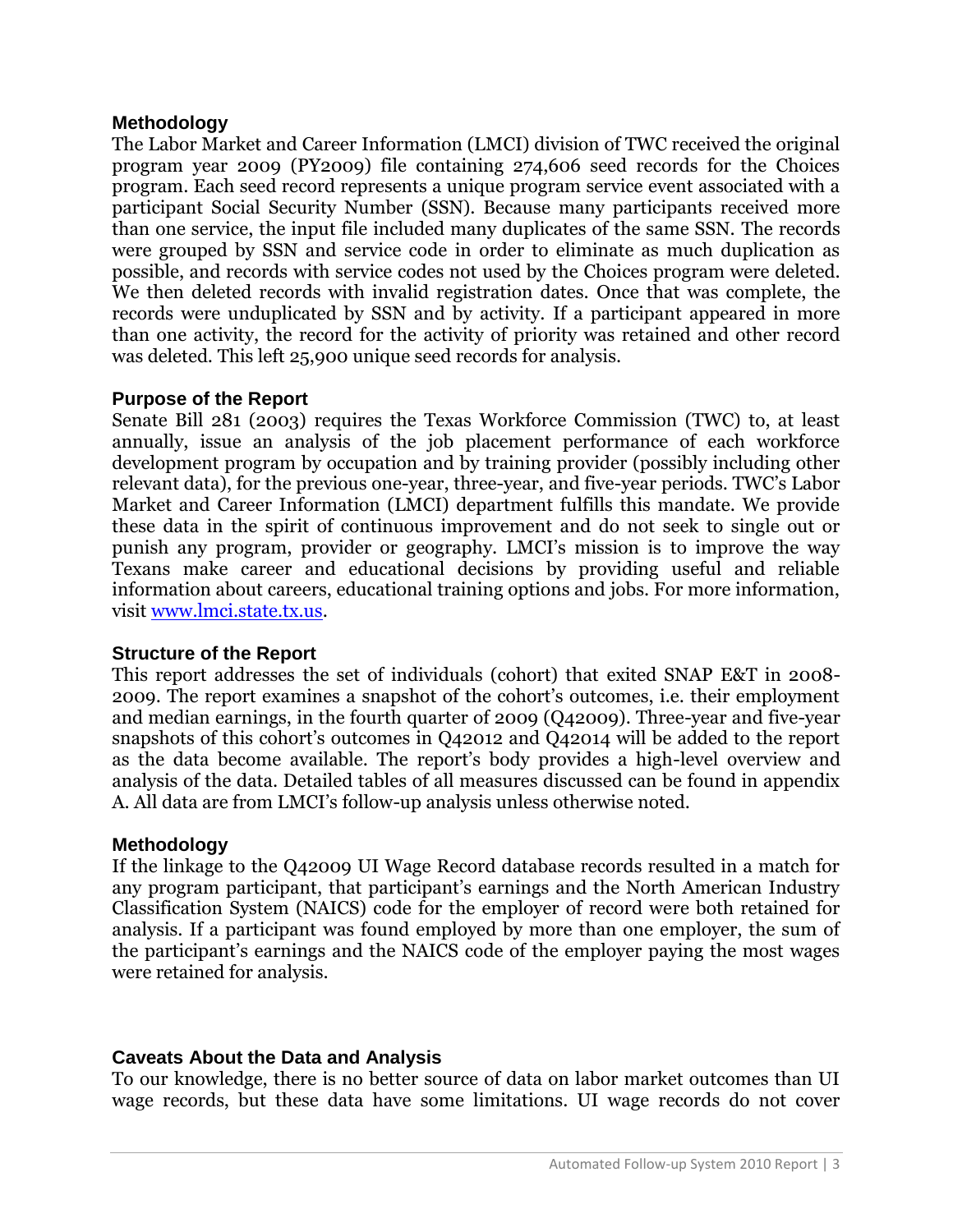individuals engaged in certain types of employment ranging from domestic workers to railroads. The collection of UI wage data involves editing to clean incoming data, but inaccurate records may remain in the system unless and until a claim for UI benefits is filed. SSNs are not validated against a national database: fraudulent SSNs may be present in the data as well as multiple individuals using one SSN (leading to outlandishly high earnings in some cases). Neither occupational title nor hours worked per quarter are reported, preventing us from calculating hourly wage and determining relatedness of training to employment or part-time/full-time status. This characteristic of the data sometimes leads to very low earnings in the case of individuals who worked for only part of a quarter we sampled. Despite these limitations, data from UI wage records provide an invaluable glimpse of post-exit achievements of workforce training participants.

In the fourth quarter of 2009 (Q42009), the period examined in this report, the Texas economy continued to fare better than that of most other states. According to the National Bureau of Economic Research, the U.S. economy peaked in December 2007 and entered the "Great Recession," which officially ended in July 2009 (although subsequent growth has been anemic, with the remaining effects of the Great Recession strongest in the labor market).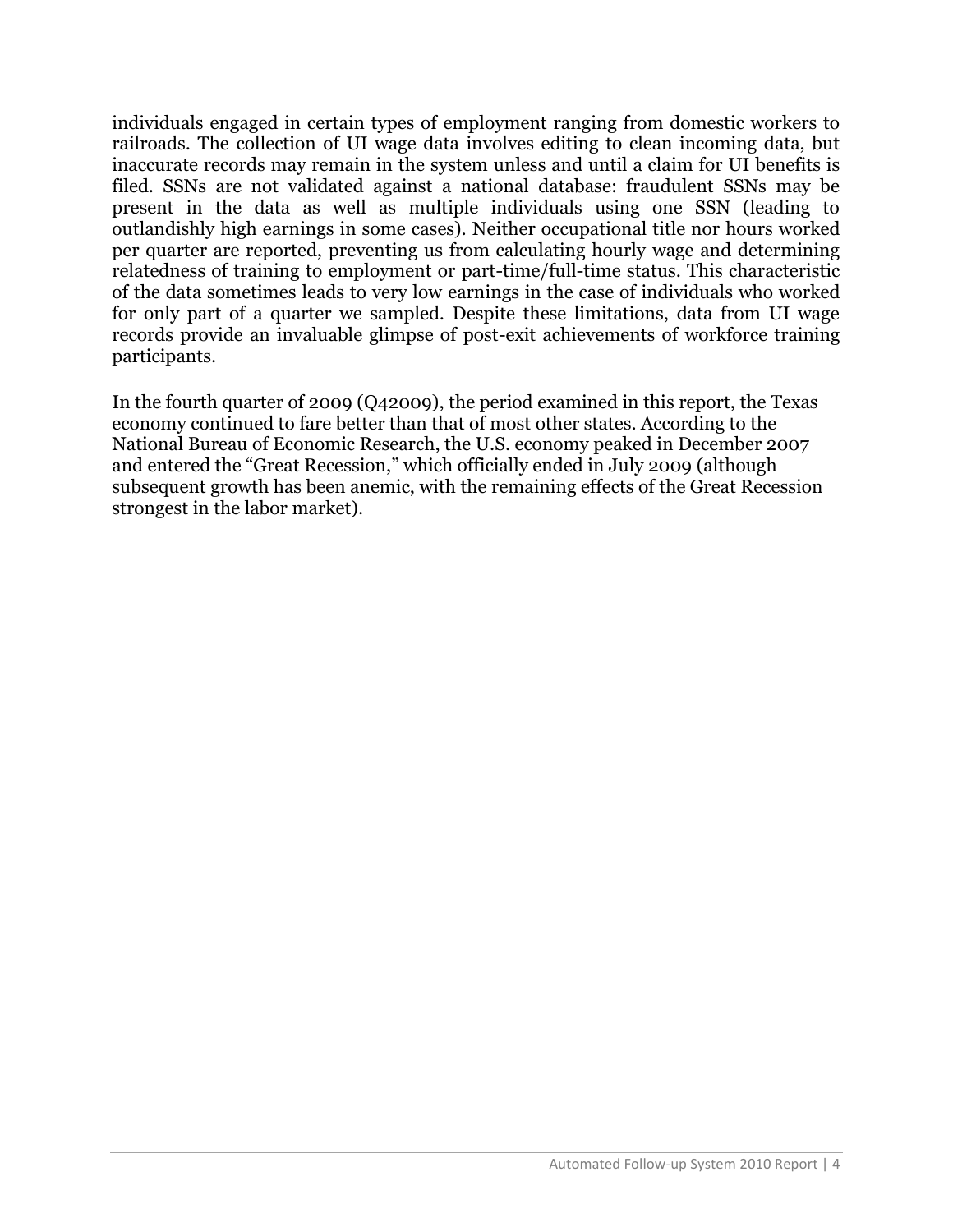#### **Results**

Figure 1 displays the percent employed of SNAP E&T participants by selected characteristics. Females had a slightly higher

employment percentage during the snapshot quarter than their male counterparts with 42.8 percent employed (Table 1). Men had the highest median earnings in the 4<sup>th</sup> quarter of 2009 with \$2,878. Overall, 40.2 percent of the cohort was employed in 4Q2009 with median earnings of \$2,679. Participants of Hispanic or Latino ethnicity had the highest employment in 4Q2009 with 41.5 percent employed. Upon entering SNAP E&T the highest education level attained by most participants was a high school diploma or its equivalent. Those participants who had obtained a bachelor's degree prior to entering the SNAP E&T program had the highest employment percentage in 4Q2009 with 52.0 percent employed. Participants who had completed more than high school but less than a bachelor's degree had the second highest employment and earnings with 48.3 percent



#### **Figure 1: Employment by Selected Characteristics**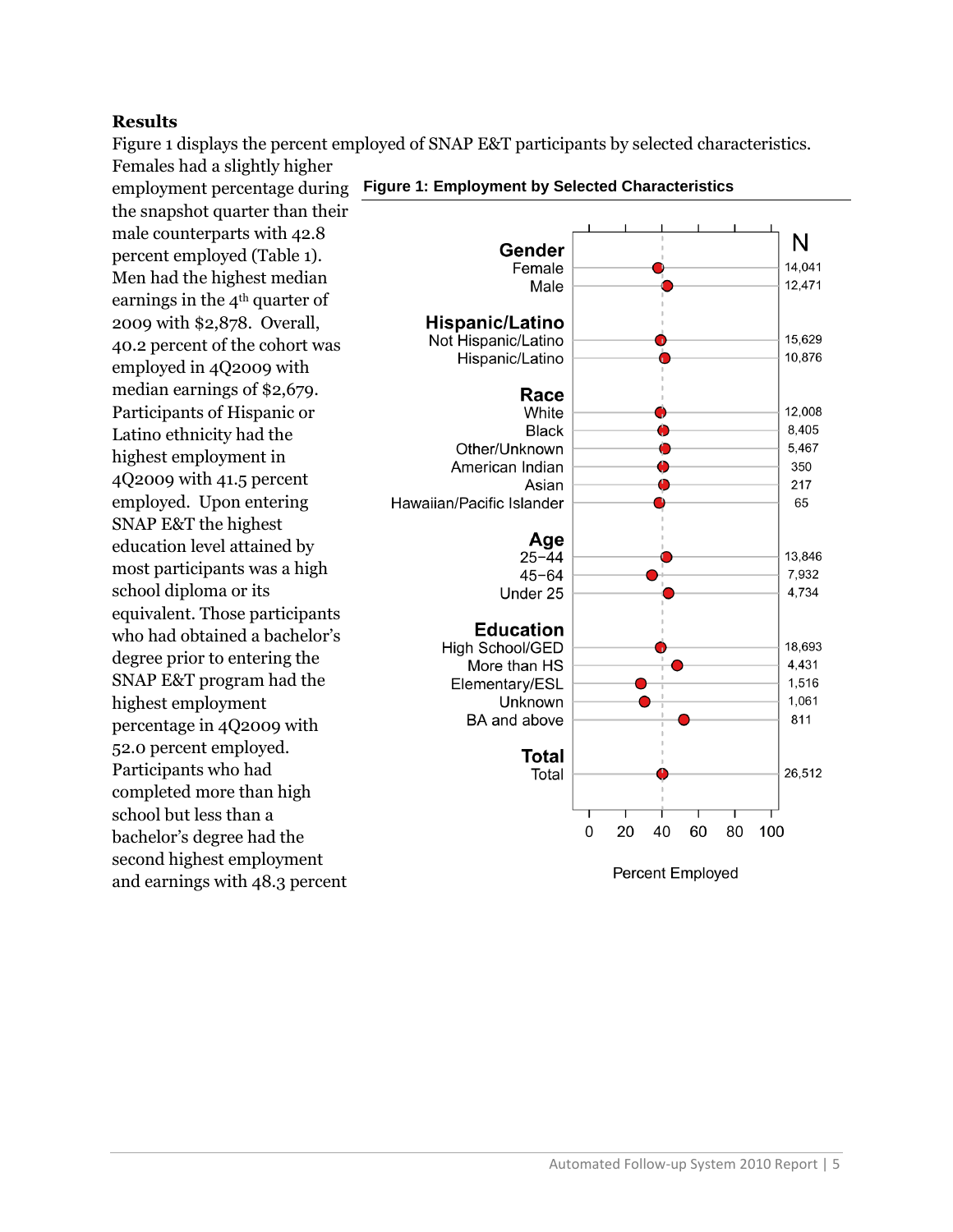The median quarterly earnings of SNAP E&T customers were \$2,693, 40 percent of Texas median quarterly earnings in 2009 (Figure 2). As customers persist in employment or gain new skills, we hope to see this distribution improve, particularly in terms of moving customers out of the lowest income "bin" (the tallest bar in Figure 2), meaning those who make less than \$2,500 per quarter.



**Figure 2: Distribution of Median Quarterly Earnings**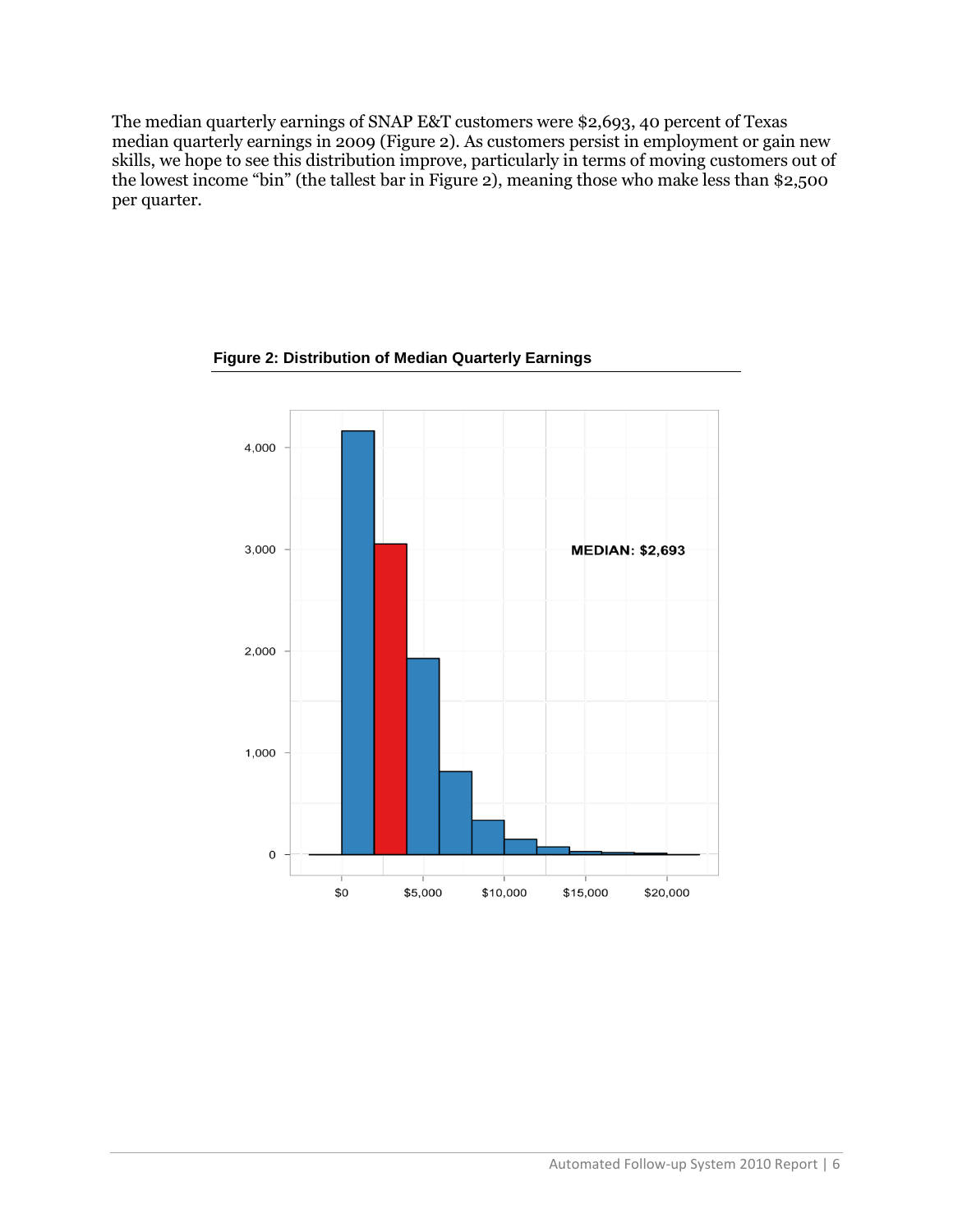Capital Area LWDA had the highest employment in 4Q2009 with 56.0 percent of program exiters employed (Figure 2). Panhandle LWDA had the second-highest employment during the study period with 46.9 percent employed during the period. Gulf Coast LWDA had the largest number of program participants and had 40.1 percent employment. Participants from Golden Crescent LWDA had the highest median earnings with \$3,701. Capital Area LWDA followed with \$3,540. Gulf Coast LWDA participants had median quarterly earnings of \$2,784.



#### **Figure 3: Employment and Median Quarterly Earnings by LWDA**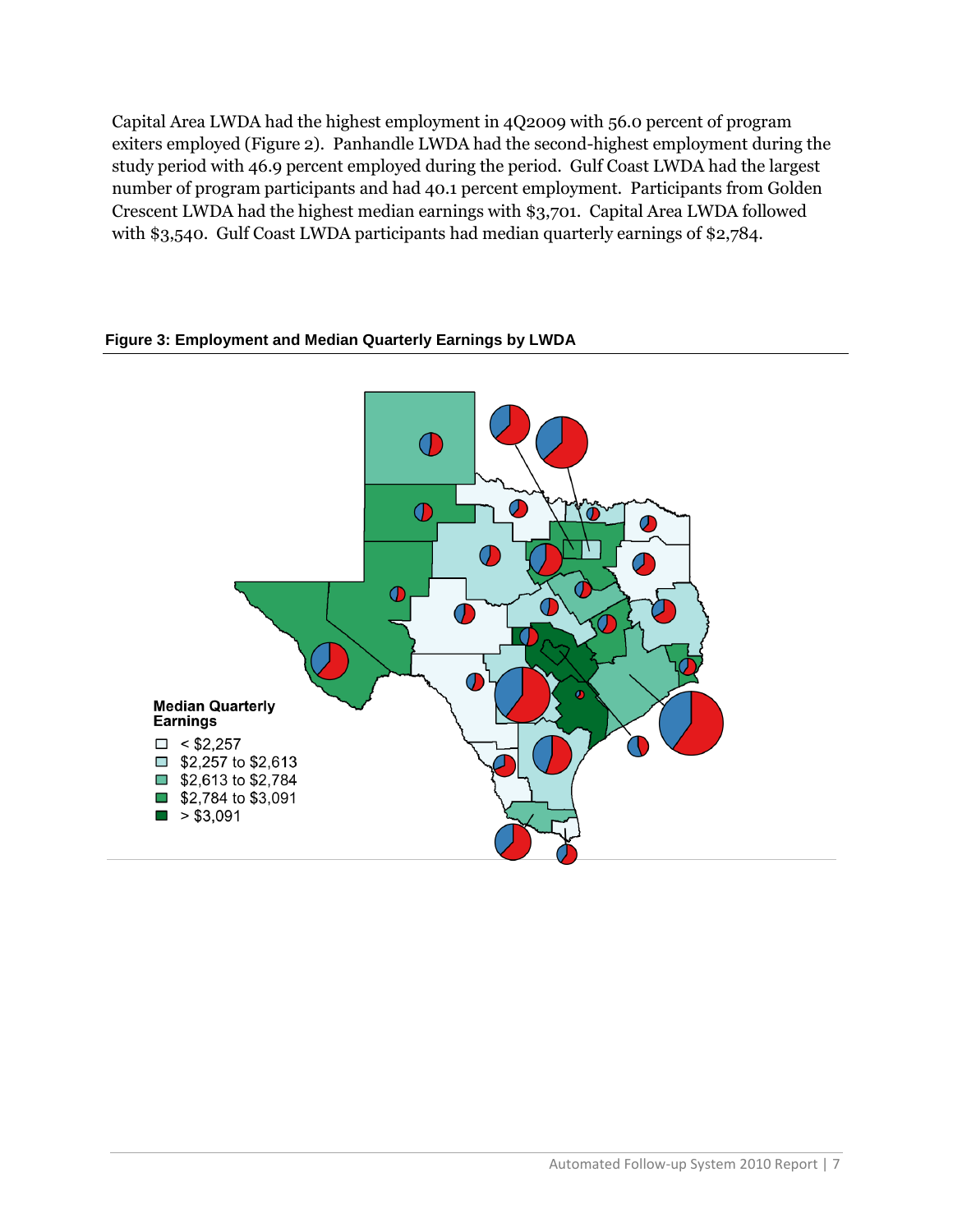Table 1 shows the top ten industries of employment for all employed during the 4<sup>th</sup> quarter of 2009. We see that the most prominent industry of employment was the Employment Services industry. This industry typically includes temporary agencies and other "temp-to-hire" types of jobs. The Limited-Service Eating Places industry employed the next largest group of exiters, followed by Home Health Care Services. Program participants employed in the Business Support Services industry had the highest median earnings at \$3,316.

| Table 1. Top 10 Industries of Employment by 4-Digit NAICS Code |           |                        |                      |  |  |  |  |  |
|----------------------------------------------------------------|-----------|------------------------|----------------------|--|--|--|--|--|
| <b>Industry of Employment</b>                                  | N Working | <b>Median Earnings</b> | <b>NAICS</b><br>Code |  |  |  |  |  |
| <b>Employment Services</b>                                     | 1.535     | \$1.772                | 5613                 |  |  |  |  |  |
| <b>Limited-Service Eating Places</b>                           | 901       | \$2,012                | 7222                 |  |  |  |  |  |
| <b>Home Health Care Services</b>                               | 700       | \$1.644                | 6216                 |  |  |  |  |  |
| <b>Full-Service Restaurants</b>                                | 493       | \$2,269                | 7221                 |  |  |  |  |  |
| <b>Other General Merchandise Stores</b>                        | 395       | \$2,936                | 4529                 |  |  |  |  |  |
| <b>Elementary and Secondary Schools</b>                        | 322       | \$2,642                | 6111                 |  |  |  |  |  |
| <b>Business Support Services</b>                               | 291       | \$3.316                | 5614                 |  |  |  |  |  |
| <b>Nursing Care Facilities</b>                                 | 213       | \$3.262                | 6231                 |  |  |  |  |  |
| <b>Services to Buildings and Dwellings</b>                     | 212       | \$2.612                | 5617                 |  |  |  |  |  |
| <b>Grocery Stores</b>                                          | 207       | \$3.024                | 4451                 |  |  |  |  |  |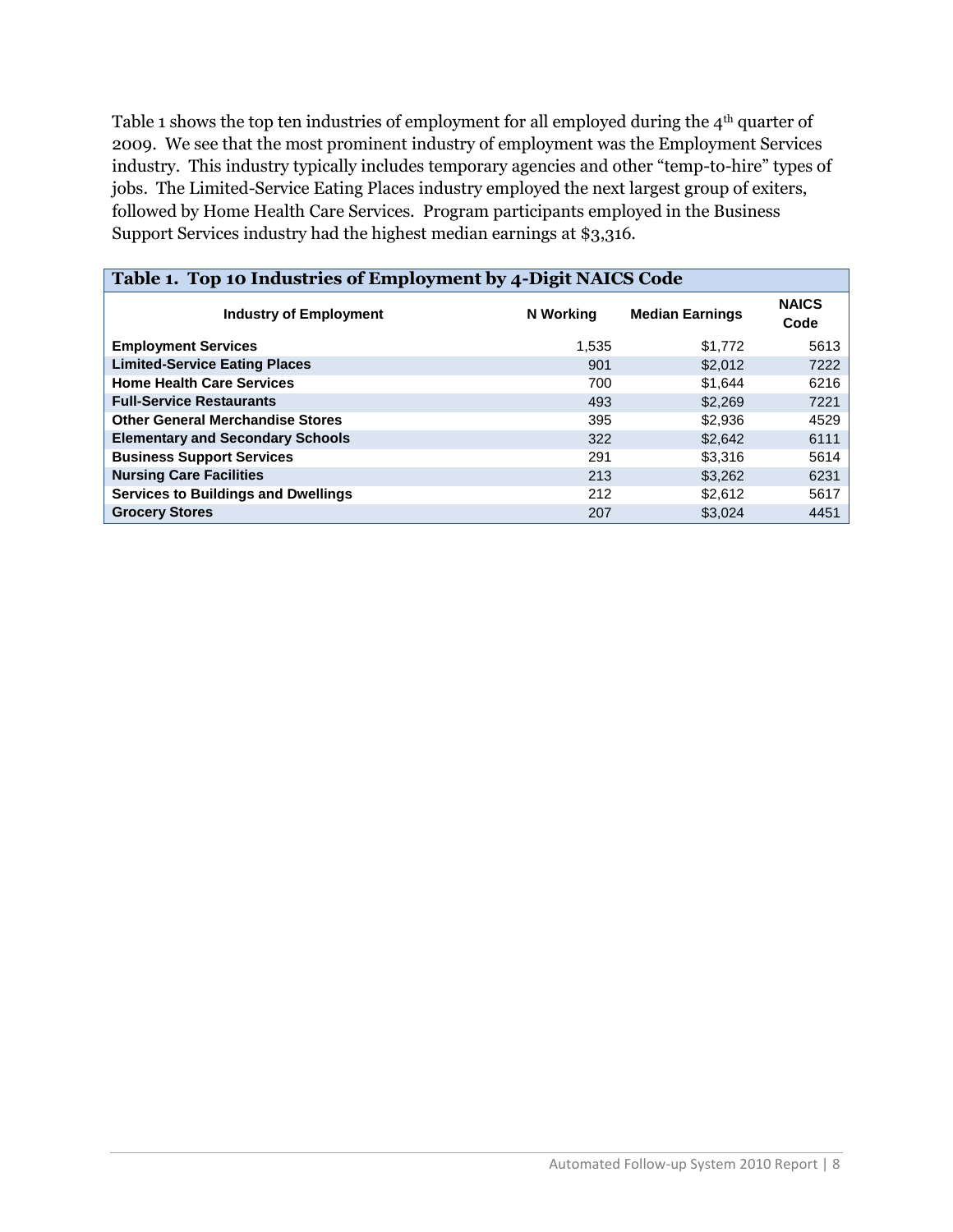## **Appendix A**

| Table 2. Employment and Earnings by Gender |        |        |           |           |                        |  |  |  |
|--------------------------------------------|--------|--------|-----------|-----------|------------------------|--|--|--|
|                                            | Gender |        | N Working | % Working | <b>Median Earnings</b> |  |  |  |
| Male                                       |        | 14.041 | 5,317     | 37.9      | \$2,878                |  |  |  |
| Female                                     |        | 12.471 | 5.342     | 42.8      | \$2,547                |  |  |  |
| <b>Total</b>                               |        | 26.512 | 10.659    | 40.2      | \$2,697                |  |  |  |

### **Table 3. Employment and Earnings by Hispanic/Latino**

| <b>Ethnicity</b>       | N      | N Working | % Working | Median<br><b>Earnings</b> |  |
|------------------------|--------|-----------|-----------|---------------------------|--|
| Not Hispanic or Latino | 15.629 | 6,145     | 39.3      | \$2,662                   |  |
| Hispanic or Latino     | 10.876 | 4,512     | 41.5      | \$2,755                   |  |
| Other/Unknown          |        | n/a       | 28.6      | \$2,753                   |  |
| <b>Total</b>           | 26.512 | 10,659    | 40.2      | \$2,697                   |  |

#### **Table 4. Employment and Earnings by Race, Regardless of Hispanic/Latino Race <sup>N</sup> N Working % Working Median Earnings** White 12,008 4,711 39.2 \$2,738 Black 8,405 3,418 40.7 \$2,492 Other/Unknown \$2,835 **5,467** 2,274 41.6 \$2,835 American Indian or Alaska Native 1350 142 40.6 \$3,149 Asian 217 89 41.0 \$3,469 41.0 \$3,469 53,469 53,469 53,469 53,469 53,469 53,469 53,469 53,469 53,469 53,469 53, Native Hawaiian or Other Pacific Islander 1992 165 165 25 38.5 \$2,624 **Total 26,512 10,659 40.2 \$2,697**

| Table 5. Employment and Earnings by Education Level |        |           |           |                                  |  |  |  |  |  |  |
|-----------------------------------------------------|--------|-----------|-----------|----------------------------------|--|--|--|--|--|--|
| <b>Education Level</b>                              | N      | N Working | % Working | <b>Median</b><br><b>Earnings</b> |  |  |  |  |  |  |
| High School/GED                                     | 18,693 | 7,343     | 39.3      | \$2,538                          |  |  |  |  |  |  |
| More than HS                                        | 4,431  | 2,142     | 48.3      | \$3,194                          |  |  |  |  |  |  |
| Elementary/ESL                                      | 1,516  | 430       | 28.4      | \$2,394                          |  |  |  |  |  |  |
| <b>Unknown</b>                                      | 1.061  | 322       | 30.4      | \$2,488                          |  |  |  |  |  |  |
| <b>BA and Above</b>                                 | 811    | 422       | 52.0      | \$4,118                          |  |  |  |  |  |  |
| <b>Total</b>                                        | 26,512 | 10,659    | 40.2      | \$2,697                          |  |  |  |  |  |  |

| Table 6. Employment and Earnings by Age Group |     |        |           |           |                        |  |  |  |
|-----------------------------------------------|-----|--------|-----------|-----------|------------------------|--|--|--|
|                                               | Age | N      | N Working | % Working | <b>Median Earnings</b> |  |  |  |
| $25 - 44$                                     |     | 13,846 | 5,867     | 42.4      | \$2,864                |  |  |  |
| 45-64                                         |     | 7,932  | 2,734     | 34.5      | \$2,880                |  |  |  |
| Under 25                                      |     | 4,734  | 2,058     | 43.5      | \$2,140                |  |  |  |
| <b>Total</b>                                  |     | 26,512 | 10,659    | 40.2      | \$2,697                |  |  |  |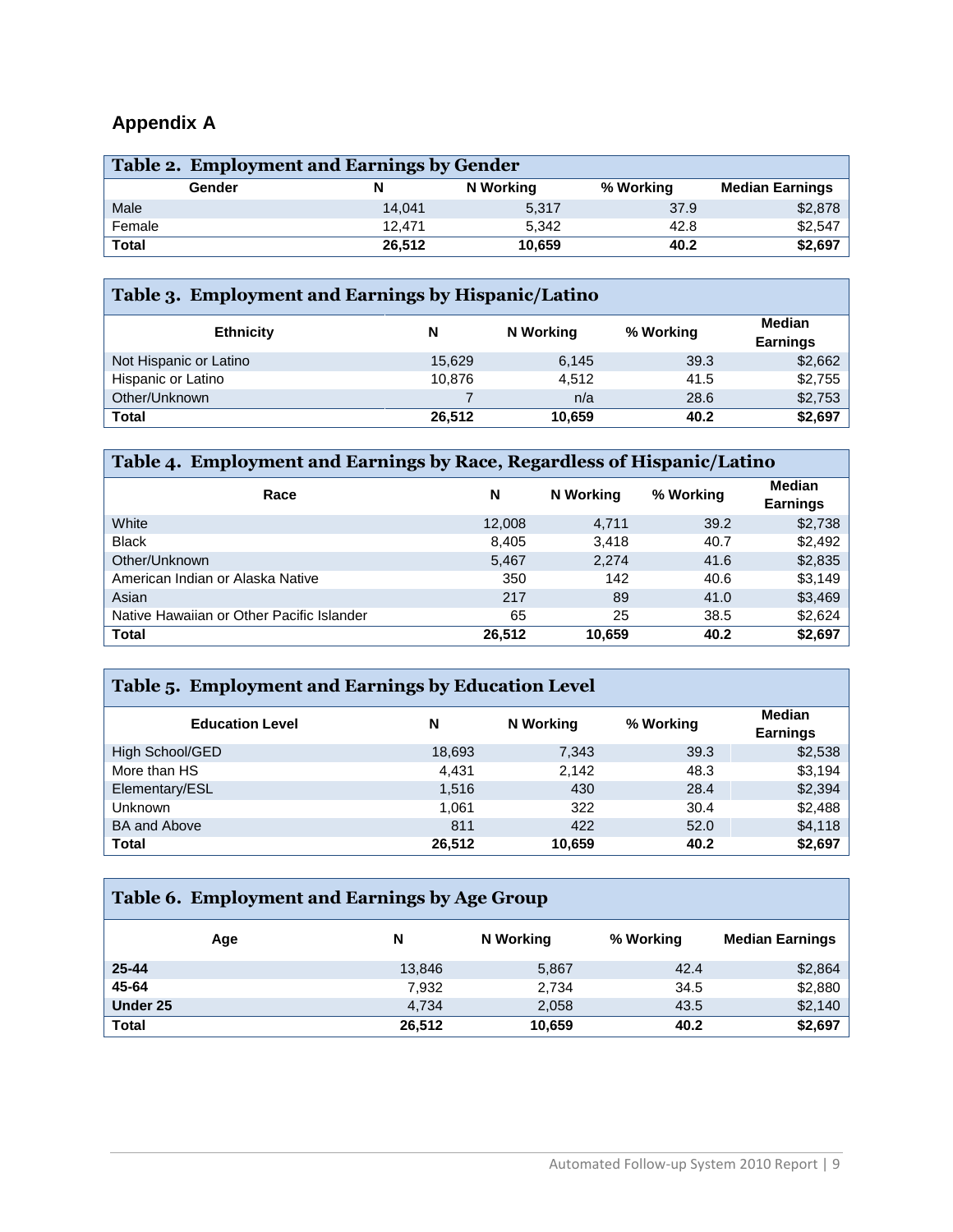| Table 7. Employment and Earnings by LWDA |        |                  |           |                                  |  |  |  |  |  |
|------------------------------------------|--------|------------------|-----------|----------------------------------|--|--|--|--|--|
| <b>LWDA</b>                              | N      | <b>N</b> Working | % Working | <b>Median</b><br><b>Earnings</b> |  |  |  |  |  |
| <b>Gulf Coast</b>                        | 4,611  | 1,848            | 40.1      | \$2,784                          |  |  |  |  |  |
| Alamo                                    | 3,468  | 1,379            | 39.8      | \$2,580                          |  |  |  |  |  |
| <b>Dallas</b>                            | 2,974  | 1,100            | 37.0      | \$2,549                          |  |  |  |  |  |
| <b>Tarrant County</b>                    | 1,782  | 661              | 37.1      | \$2,957                          |  |  |  |  |  |
| <b>Coastal Bend</b>                      | 1,682  | 752              | 44.7      | \$2,613                          |  |  |  |  |  |
| <b>Upper Rio Grande</b>                  | 1,571  | 607              | 38.6      | \$2,897                          |  |  |  |  |  |
| <b>Lower Rio Grande Valley</b>           | 1,473  | 557              | 37.8      | \$2,778                          |  |  |  |  |  |
| <b>North Central</b>                     | 1,157  | 484              | 41.8      | \$3,013                          |  |  |  |  |  |
| <b>Deep East Texas</b>                   | 636    | 214              | 33.7      | \$2,613                          |  |  |  |  |  |
| <b>Panhandle</b>                         | 593    | 278              | 46.9      | \$2,654                          |  |  |  |  |  |
| <b>East Texas</b>                        | 553    | 200              | 36.2      | \$2,229                          |  |  |  |  |  |
| <b>South Texas</b>                       | 550    | 170              | 30.9      | \$2,196                          |  |  |  |  |  |
| <b>Capital Area</b>                      | 482    | 270              | 56.0      | \$3,540                          |  |  |  |  |  |
| <b>West Central</b>                      | 478    | 209              | 43.7      | \$2,516                          |  |  |  |  |  |
| <b>Concho Valley</b>                     | 459    | 204              | 44.4      | \$2,257                          |  |  |  |  |  |
| <b>Cameron County</b>                    | 452    | 180              | 39.8      | \$2,196                          |  |  |  |  |  |
| <b>Brazos Valley</b>                     | 384    | 160              | 41.7      | \$2,922                          |  |  |  |  |  |
| <b>Rural Capital</b>                     | 375    | 174              | 46.4      | \$3,420                          |  |  |  |  |  |
| <b>North Texas</b>                       | 359    | 138              | 38.4      | \$2,144                          |  |  |  |  |  |
| <b>South Plains</b>                      | 357    | 166              | 46.5      | \$2,909                          |  |  |  |  |  |
| <b>Central Texas</b>                     | 346    | 159              | 46.0      | \$2,513                          |  |  |  |  |  |
| <b>Middle Rio Grande</b>                 | 336    | 149              | 44.4      | \$2,228                          |  |  |  |  |  |
| <b>South East Texas</b>                  | 320    | 129              | 40.3      | \$2,923                          |  |  |  |  |  |
| <b>North East Texas</b>                  | 303    | 115              | 38.0      | \$1,981                          |  |  |  |  |  |
| <b>Heart of Texas</b>                    | 296    | 129              | 43.6      | \$2,712                          |  |  |  |  |  |
| <b>Permian Basin</b>                     | 251    | 117              | 46.6      | \$3,091                          |  |  |  |  |  |
| <b>Texoma</b>                            | 181    | 79               | 43.7      | \$2,454                          |  |  |  |  |  |
| <b>Golden Crescent</b>                   | 83     | 31               | 37.4      | \$3,701                          |  |  |  |  |  |
| <b>Total</b>                             | 26,512 | 10,659           | 40.2      | \$2,697                          |  |  |  |  |  |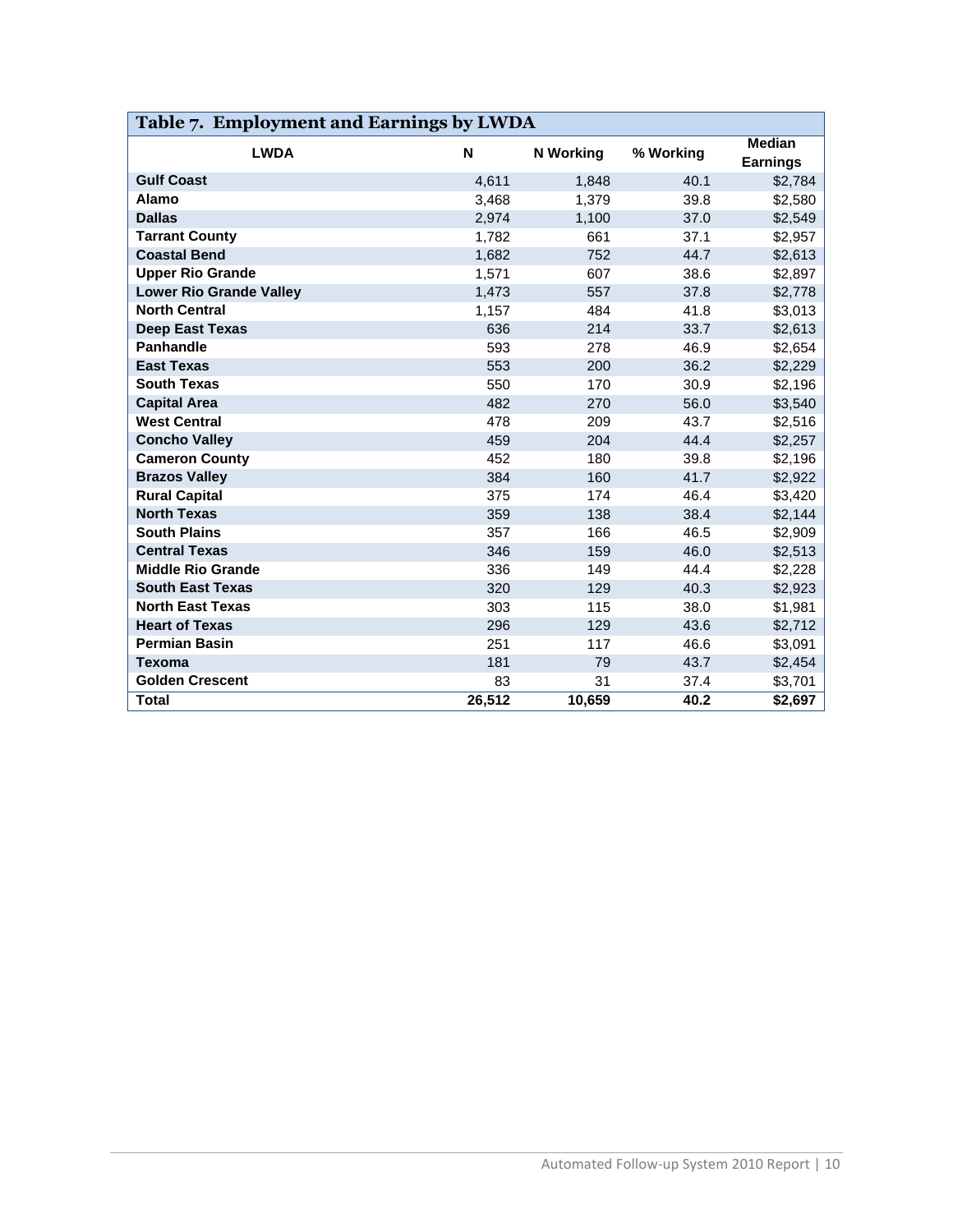| Summary of Linkage             | N      | % of Cohort | Median<br>Earnings | N   | %     | Higher Education Enrollment by Institution Type         |
|--------------------------------|--------|-------------|--------------------|-----|-------|---------------------------------------------------------|
| <b>Working Only</b>            | 10,228 | 38.6        | \$2,706            | 758 | 82.8  | Community/Technical Colleges & Career Schools/Colle     |
| Pursuing Higher Education Only | 484    | 1.8         |                    | 157 | 17.2  | Public or Private Universities & Health Science Centers |
| Working & Pursuing High Ed.    | 431    | 1.6         | \$2,063            | 915 | 100.0 | <b>Total Found Enrolled</b>                             |
| Subtotal for All Working       | 10,659 | 40.2        | \$2,683            |     |       |                                                         |
| <b>All Enrolled</b>            | 915    | 3.5         | 0                  |     |       |                                                         |
| Not Verified                   | 14.252 | 53.8        | 0                  |     |       |                                                         |
| Subtotal                       | 26.512 | 100.0       | 0                  |     |       |                                                         |
| <b>TX Vital Statistics</b>     | 81     | 0.3         |                    |     |       |                                                         |
| Total                          | 26,593 |             | \$2,706            |     |       |                                                         |

# **Table 8. Higher Education Dashboard**

| Summary of Linkage             |        | % of Cohort | <b>IVIEUIAII</b><br>Earnings |     |       | Higher Education Enrollment by Institution Type         |
|--------------------------------|--------|-------------|------------------------------|-----|-------|---------------------------------------------------------|
| Working Only                   | 10.228 | 38.6        | \$2,706                      | 758 | 82.8  | Community/Technical Colleges & Career Schools/Colleges  |
| Pursuing Higher Education Only | 484    |             |                              | 157 | 17.2  | Public or Private Universities & Health Science Centers |
| Working & Pursuing High Ed.    | 431    |             | \$2,063                      | 915 | 100.0 | <b>Total Found Enrolled</b>                             |

| Top 10 LWDAs by Enrollment | N     | <b>Number</b><br>Enrolled | %of All<br>Enrolled | LOD TO PUDIIC<br>Postsecondary<br><b>Institutions</b> | N  | % of All<br>Enrolled | (6-digit Classification of<br><b>Instructional Programs</b><br>Code) |
|----------------------------|-------|---------------------------|---------------------|-------------------------------------------------------|----|----------------------|----------------------------------------------------------------------|
| <b>Gulf Coast</b>          | 4,611 | 91                        | 2.0                 | <b>Houston CC</b>                                     | 70 | 7.7                  | Liberal Arts & Sciences                                              |
| Alamo                      | 3,468 | 63                        | 1.8                 | El Paso CCD                                           | 43 | 4.7                  | Nursing                                                              |
| <b>Dallas</b>              | 2,974 | 43                        | 1.5                 | South Texas College                                   | 40 | 4.4                  | Criminal Justice &<br>Corrections                                    |
| Lower Rio Grande Valley    | 1,473 | 36                        | 2.4                 | San Antonio College                                   | 35 | 3.8                  | Undeclared                                                           |
| <b>Tarrant County</b>      | 1,782 | 33                        | 1.9                 | Laredo CC                                             | 30 | 3.3                  | Vehicle Maintenance and<br><b>Repair Technologies</b>                |
| <b>Coastal Bend</b>        | 1,682 | 31                        | 1.8                 | St. Philip's College                                  | 29 | 3.2                  | Business Admin, Mgmt &<br>Operations                                 |
| <b>Upper Rio Grande</b>    | 1,571 | 26                        | 1.7                 | Del Mar College                                       | 25 | 2.7                  | <b>Allied Health</b>                                                 |
| South Texas                | 550   | 23                        | 4.2                 | Tarrant Co South<br>Campus                            | 21 | 2.3                  | <b>Business Operations</b><br>Support                                |
| <b>North Central</b>       | 1,157 | 20                        | 1.7                 | Austin CC                                             | 21 | 2.3                  | Business/Commerce,<br>General                                        |
| Heart of Texas             | 296   | 15                        | 5.1                 | <b>Coastal Bend College</b>                           | 20 | 2.2                  | Multi-/Interdisciplinary<br>Studies, Other                           |

| Top 10 LWDAs by Enrollment | N     | <b>Number</b><br>Enrolled | %of All<br>Enrolled | Top 10 Public<br>Postsecondary<br>Institutions | N  | % of All<br>Enrolled | Top 10 Majors<br>(6-digit Classification of<br><b>Instructional Programs</b><br>Code) | N   | % of All<br>Enrolled |
|----------------------------|-------|---------------------------|---------------------|------------------------------------------------|----|----------------------|---------------------------------------------------------------------------------------|-----|----------------------|
| <b>Gulf Coast</b>          | 4,611 | 91                        | 2.0                 | Houston CC                                     | 70 | 7.7                  | Liberal Arts & Sciences                                                               | 173 | 19.5                 |
| Alamo                      | 3,468 | 63                        | 1.8                 | El Paso CCD                                    | 43 | 4.7                  | Nursing                                                                               | 74  | 8.3                  |
| Dallas                     | 2,974 | 43                        | 1.5                 | South Texas College                            | 40 | 4.4                  | Criminal Justice &<br>Corrections                                                     | 44  | 5.0                  |
| Lower Rio Grande Valley    | 1,473 | 36                        | 2.4                 | San Antonio College                            | 35 | 3.8                  | Undeclared                                                                            | 42  | 4.7                  |
| <b>Tarrant County</b>      | 1,782 | 33                        | 1.9                 | Laredo CC                                      | 30 | 3.3                  | Vehicle Maintenance and<br><b>Repair Technologies</b>                                 | 26  | 2.9                  |
| Coastal Bend               | 1,682 | 31                        | 1.8                 | St. Philip's College                           | 29 | 3.2                  | Business Admin, Mgmt &<br><b>Operations</b>                                           | 26  | 2.9                  |
| Upper Rio Grande           | 1,571 | 26                        | 1.7                 | Del Mar College                                | 25 | 2.7                  | <b>Allied Health</b>                                                                  | 24  | 2.7                  |
| South Texas                | 550   | 23                        | 4.2                 | Tarrant Co South<br>Campus                     | 21 | 2.3                  | <b>Business Operations</b><br>Support                                                 | 22  | 2.5                  |
| <b>North Central</b>       | 1,157 | 20                        | 1.7                 | Austin CC                                      | 21 | 2.3                  | Business/Commerce,<br>General                                                         | 21  | 2.4                  |
| Heart of Texas             | 296   | 15                        | 5.1                 | Coastal Bend College                           | 20 | 2.2                  | Multi-/Interdisciplinary<br>Studies, Other                                            | 20  | 2.3                  |